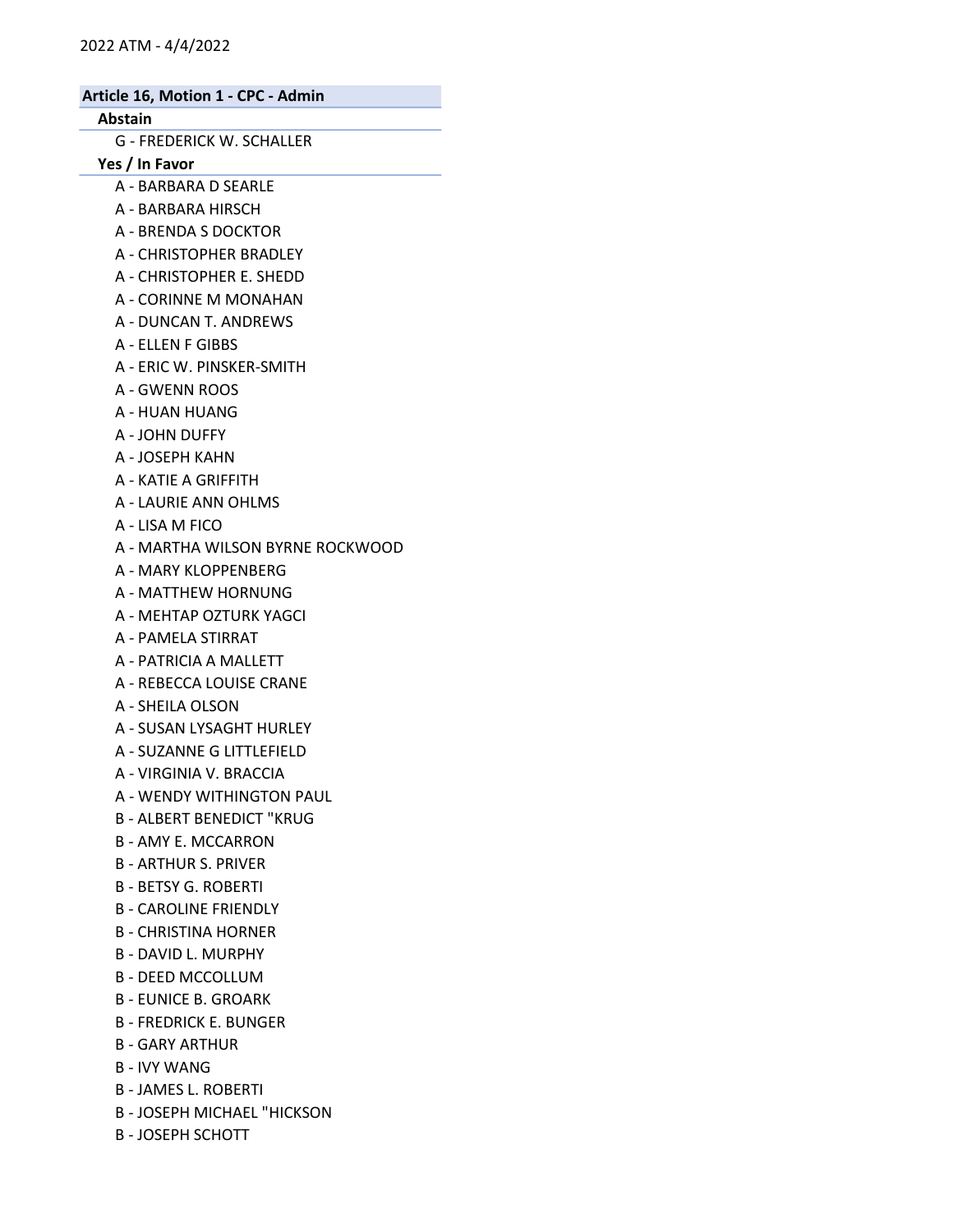- B KATHERINE S. CORT
- B KELLY C. FRIENDLY
- B LINDA H. CHOW
- B MARY EATON CROWN
- B MELISSA A. MARTIN
- B MIDDLETON ANSLEY "MARTIN
- B NORA TRACY PHILLIPS
- B PAUL THOMAS DELANEY
- B PETRO LISOWSKY
- B ROBERTA MORGENSTERN
- B S. PETER W. JONES
- B SCOTT K. BENDER
- B SKYE JACOBS
- C AMY SB GOTTSCHALK
- C ANDREA N. WARD
- C ANN M. HOWLEY
- C ANN WELKE RAPPAPORT
- C BEATRICE BEZMALINOVIC DHEBAR
- C CHRISTINE S. MIZZI
- C ELIZABETH LASHWAY
- C HOLLY M. GRACE
- C HYUN SOOK RYU SONG
- C KATE MCGEOUGH
- C KATHY Y. EGAN
- C LEANNE J. LEIBMAN
- C LINDA OLIVER GRAPE
- C LOIS SULLIVAN
- C LUCIENNE V. RONCO
- C LUCY ROONEY KAPPLES
- C MARCIA TESTA SIMONSON
- C MARTIN JAY "MCHALE
- C PAMELA POSEY
- C ROYALL H. SWITZLER
- C SARA H. RAVERET
- C SARAH H. PEDERSEN
- C SHANI M. DEFINA
- C SHARON L. GRAY
- C SUSAN K. MAGGIONI
- C THOMAS H. ULFELDER
- C WENDY HARRIS GARBER
- D ANN-MARA S. LANZA
- D CAROL ALMEDA-MORROW
- D CHRISTINE A. KEHOE
- D CRAIG EDWARD MACK
- D DEREK B. REDGATE
- D DIANE E. HALL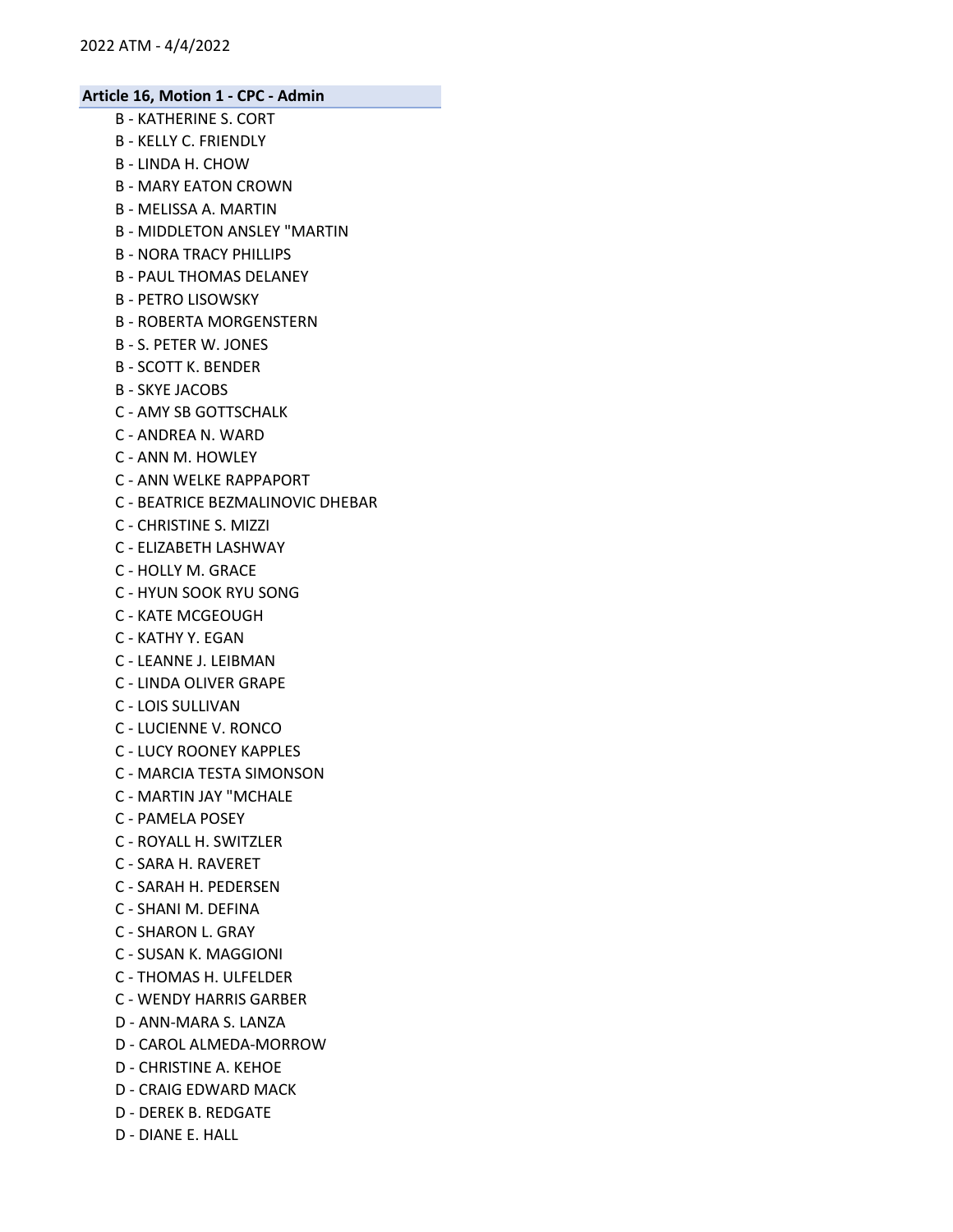- D ELIZABETH H. SHLALA D - ELIZABETH SULLIVAN WOODS D - ETHAN I. DAVIS D - GAIL FRANCES SULLIVAN D - IAN COHEN D - ILLANA S. NISSENBAUM D - JOHN D. LANZA D - JOHN SCHULER D - LAURA ROBERT-FRAGASSO D - LAURA SCHOTSKY OLTON D - LINA EVE VITA MUSAYEV D - LORI A. FERRANTE D - MARGIE PALLADINO D - MARK B. BENJAMIN D - MARY BETH GRIMM D - MASON R. SMITH D - MAURA MURPHY D - PATTI QUIGLEY D - RICHARD D. "HILL D - SANDRA SABA JOSEPH D - STEPHEN G. MURPHY D - W. ARTHUR "GARRITY E - CAREN PARKER E - DENNIS DISCHINO E - JACQUI VAN LOOY E - JARED W. PARKER E - JESSICA BETH GRAHAM E - JOAN GAUGHAN E - JOHN FREDERICK ERHARD E - KATHERINE K. MACDONALD E - KATHERINE L. "BABSON E - KEVIN J. MACDONALD E - LAURENCE D. SHIND E - LISE M. OLNEY E - MARLA L. ROBINSON E - MARY GARD E - NANCY L. GOODEN WESTENBERG E - NEAL R. GOINS E - ODESSA MB SANCHEZ E - PAUL A. CRAMER E - RAINA C. MCMANUS E - RANI ELWY E - REGINA C. LAROCQUE E - RUSSELL THOMAS GENTRY
- E SUSAN E. RYAN
- E SYLVIA T. HAHN-GRIFFITHS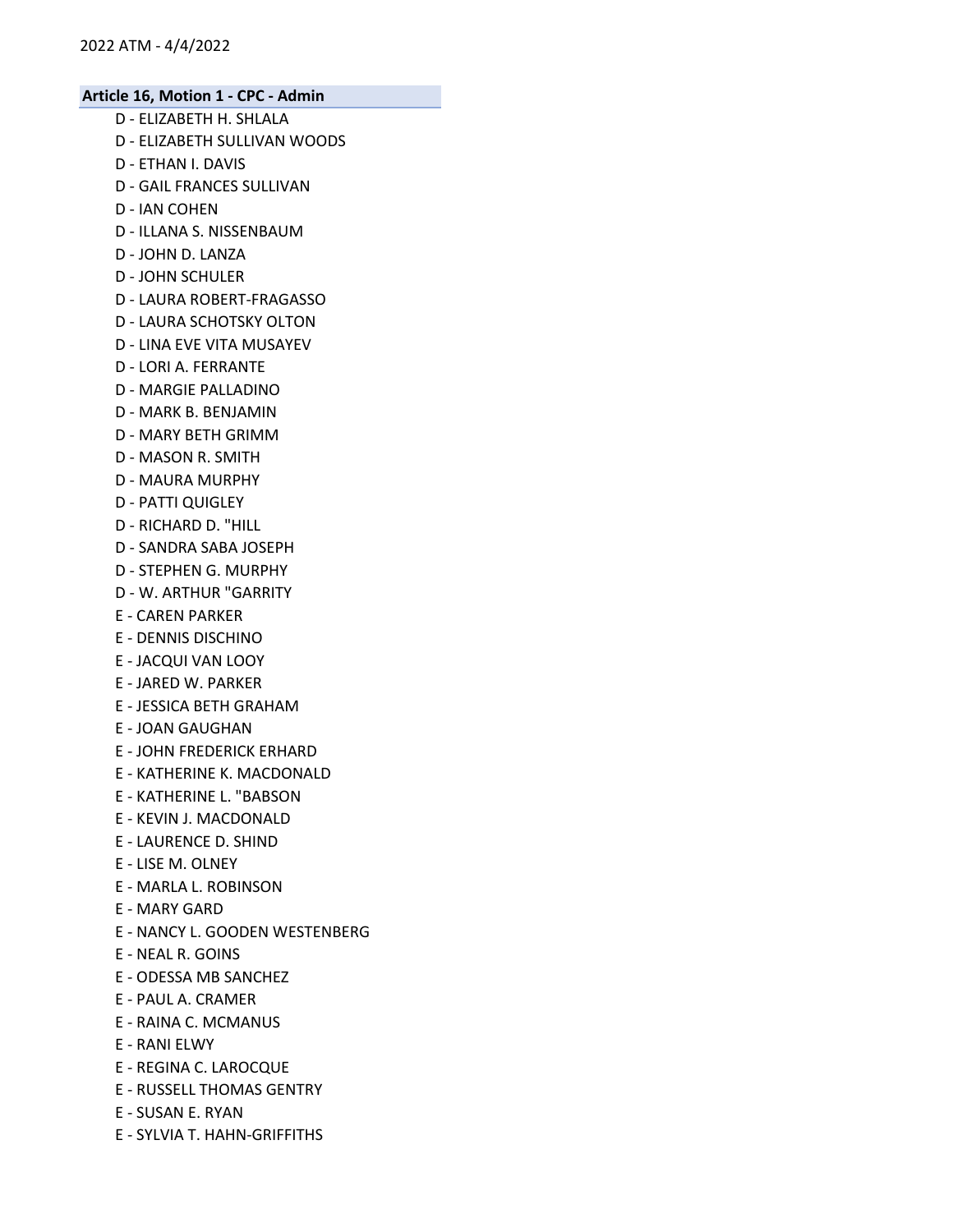- E THOMAS J. MACDONALD
- E TIMOTHY W. FULHAM
- E WENDY A. HAERING-ENGELS
- E WENDY S. BECK VON PECCOZ
- F ANNE P. COHEN
- F C. MADISON "RILEY
- F CHRISTINE SWENSON LAWRENCE
- F CYNTHIA C. EDWARDS
- F DAVID LIVINGSTON
- F DAVID RYAN DAWS
- F ELAINE M. PUTNAM
- F ELIZABETH LANGE
- F ELIZABETH MAY
- F ERIC M. CARLSON
- F FREDERIC W. RIPLEY
- F HOPE CROSIER
- F JAY PROSNITZ
- F JULIE RISING BRYAN
- F LISA COLLINS
- F MICHAEL ANDREW LICATA
- F MICHAEL J. MASTRIANNI
- F MICHELE DRAGON LIVINGSTON
- F NICHOLE ANN BERNIER
- F NIKI BRINKMAN-OFENLOCH
- F SALVATORE "DEFAZIO
- F SARA A. JENNINGS
- F SHAWN BAKER
- F SHELLY WARD
- F STEVEN J. SIMONS
- F SUSAN KAGAN LANGE
- F VIRGINIA LEE FERKO
- G ALICE HANLON PEISCH
- G ALLAN L. PORT
- G ANDREW A. WILSON
- G CRAIG L. COHEN
- G DIANE CAMPBELL
- G DOUGLAS W. SMITH
- G EDWARD D. FOLLAND
- G HAROLD N. "KAPLAN
- G JANET Z. GIELE
- G JE'LESIA JONES
- G JOAN HACKETT CODY
- G JUDSON L. JAFFE
- G KATHLEEN F. TRUMBULL
- G LORRI WOODACRE
- G MARJORIE R. FREIMAN